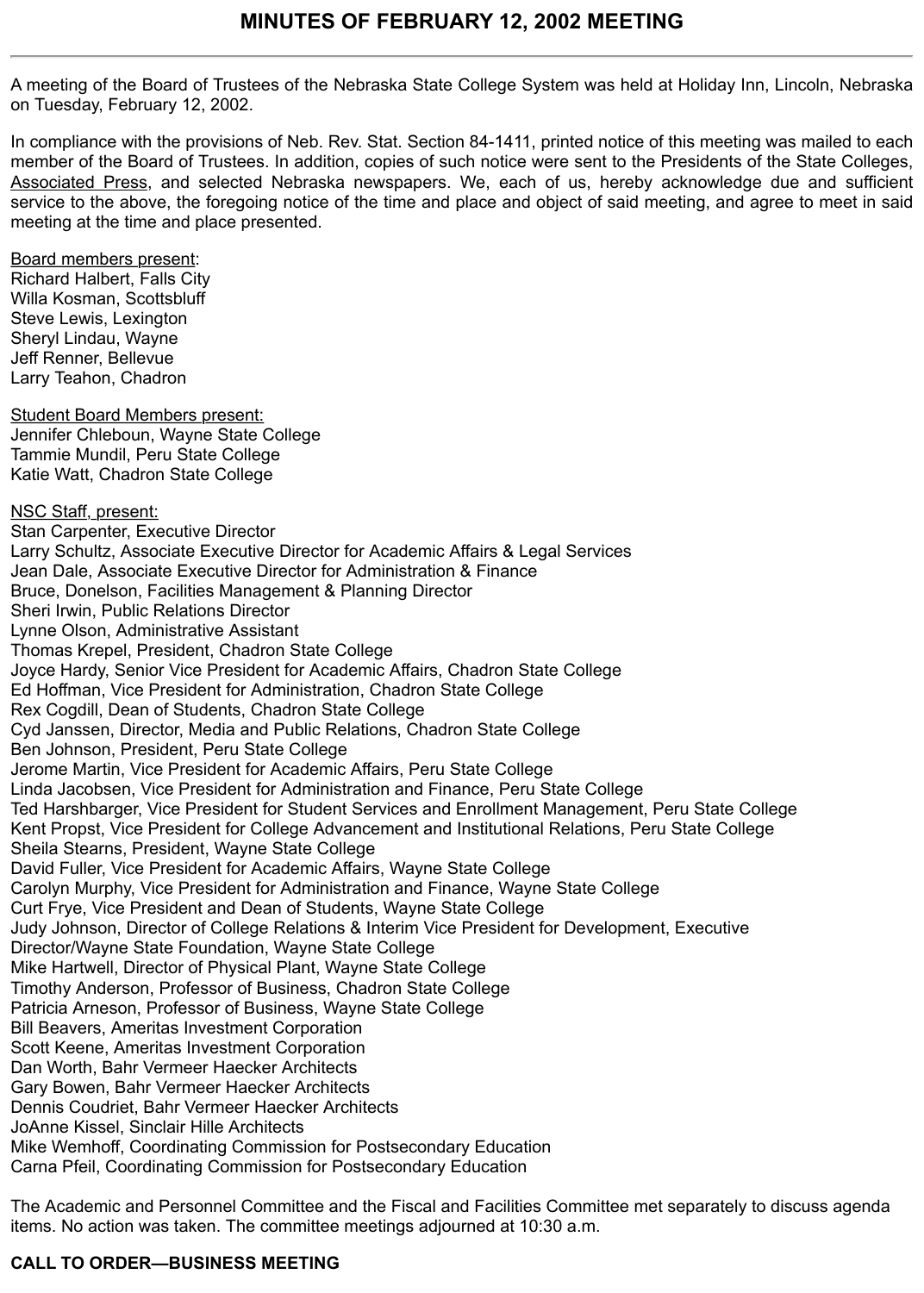Board Chair Renner called the business meeting to order at 10:30 a.m.

# **Approval of Meeting Agenda**

The meeting agenda for February 12, 2002 was approved as presented.

# **ITEMS FOR DISCUSSION AND ACTION**

Dan Worth, Gary Bowen and Dennis Coudriet, representative from Bahr Vermeer Haecker Architechts presented the Campus Master Plan for Wayne State College. No action was taken. (Copy on file in the System Office.)

# **Academic and Personnel Committee**

#### Personnel Recommendations

A motion to approve the personnel recommendations submitted by the colleges was passed. (Copies are attached to the official minutes.) Voting aye: Halbert, Kosman, Lewis, Lindau, Renner, and Teahon. Voting nay: None. Student Opinion aye: Chleboun, Mundil, and Watt.

# Preliminary Notification of New Academic Programs

A motion to approve the following preliminary notification of new program list to be submitted to the Coordinating Commission for Postsecondary Education was unanimously passed.

Chadron State College Comprehensive Major in Physical in Physical Sciences, with options in Physics, Chemistry & Geoscience (BS degree)

Major in Agribusiness (BA degree)

Professional Studies (MAE degree)

Wayne State College Applied Human Physiology Major (BA or BS degree)

System-wide Advanced Studies (MS degree)

#### Degree Change in Industrial Management for Chadron State College

A motion to approve a change in the degree awarded for the Comprehensive Major in Industrial Management from the Bachelor of Arts degree to a Bachelor of Science degree at Chadron State College was unanimously passed.

# Subject Major in Agribusiness for Chadron State College

A motion to approve an existing subject major in Agribusiness for Chadron State College was unanimously passed.

#### Physical Sciences Comprehensive Major for Chadron State College

A motion to approve a Physical Sciences Comprehensive Major for Chadron State College was unanimously passed. This major would replace the existing majors in Chemistry and Physics and would also allow for educational opportunities in Geoscience.

#### Teaching Excellence Award

A motion to approve the recommendation of the Academic and Personnel Committee for the 2002 Teaching Excellence Award recipient, and submit that recommendation to The Lincoln Foundation for final approval was unanimously passed.

# Proposed Policy Revision; Policy 3000 First Round Approval

A motion to amend Policy 3000 to allow prospective students present ACT or SAT scores or other evidence of special merit to demonstrate their ability to successfully perform college-level course work and qualify for admission to a state college was unanimously given first round approval.

#### Proposed Policy Revision; Policy 3402 First Round Approval

A motion to amend Policy 3402 to extend the benefits of in-state tuition to the legal dependents of individuals working full-time in Nebraska, but living out-of-state was unanimously given first round approval.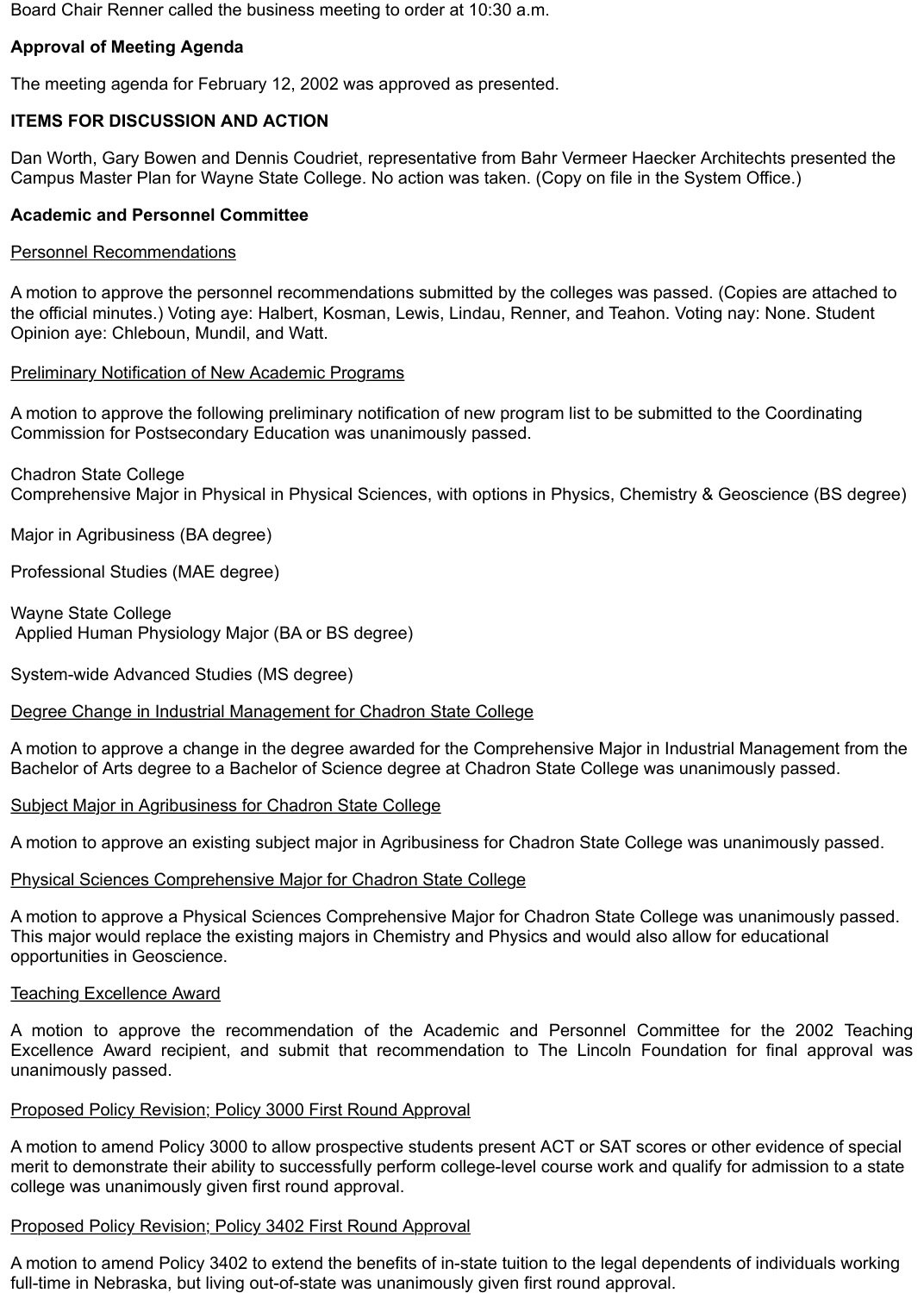#### Proposed Policy Revision; Policy 3403 First Round Approval

A motion to implement Policy 3403 as a three-year pilot program known as the Nebraska State College Opportunity Scholarship to be awarded to eligible non-resident students at the discretion of each college and in accordance with established guidelines was unanimously given first round approval.

# Proposed Policy Revision; Policy 5405 First Round Approval

A motion to amend Policy 5405 to conform with recent tax law changes relating to contribution limits now permitted under law and the addition of a voluntary secondary retirement plan, a 457(b), as a supplement to the primary 403(b) plan was unanimously given first round approval.

# Proposed Policy Revision; Policy 8035 First Round Approval

A motion to amend Policy 8035 to permit the use of alcohol on college property at sites designated and hosted by the college president was unanimously given first round approval.

#### Honorary Doctorate Degree by Wayne State College

A motion to approve the honorary doctorate degree recommendation submitted by Wayne State College was unanimously adopted.

# **Fiscal and Facilities Committee**

# Grant Applications and Awards

A motion to approve the following grant applications and awards as submitted by the colleges was unanimously adopted. Voting aye: Halbert, Kosman, Lewis, Lindau, Renner, and Teahon. Voting nay: None. Student Opinion aye: Chleboun, Mundil, and Watt.

Chadron Application

· Dwight D. Eisenhower Professional Development Funds (U.S. Department of Education/Nebraska Department of Education) -- \$33,201

#### Chadron Award

· Nebraska Partnership for Quality Teacher Education (Nebraska Department of Education) -- \$60,726

# Wayne Application

· Environmental Education through Coordinated Volunteer Stream Monitoring in Northeast Nebraska (U.S. Environmental Protection Agency)--\$77,669

#### Wayne Awards

- · Wayne State Quality Teacher Education Project (Nebraska Department of Education) -- \$67,475
- · Nebraska Training Network in Functional Genomics (BRIN) (NIH IdeA Program)--\$350,255

· Collaborative Educational Program Establishment in the Loess Rolling till Plains (USDA, Cooperative State Research, Education & Extension Service)--\$26,594

# Contracts and Change Orders

A motion to approve the following contracts submitted by the colleges was unanimously adopted. Voting aye: Halbert, Kosman, Lewis, Lindau, Renner, and Teahon. Voting nay: None. Student Opinion aye: Chleboun, Mundil, and Watt.

# Peru State College Contract

· Eliza Morgan Hall – Phase I, Third Floor Renovation (professional services) -\$196,140

# Wayne State College Contract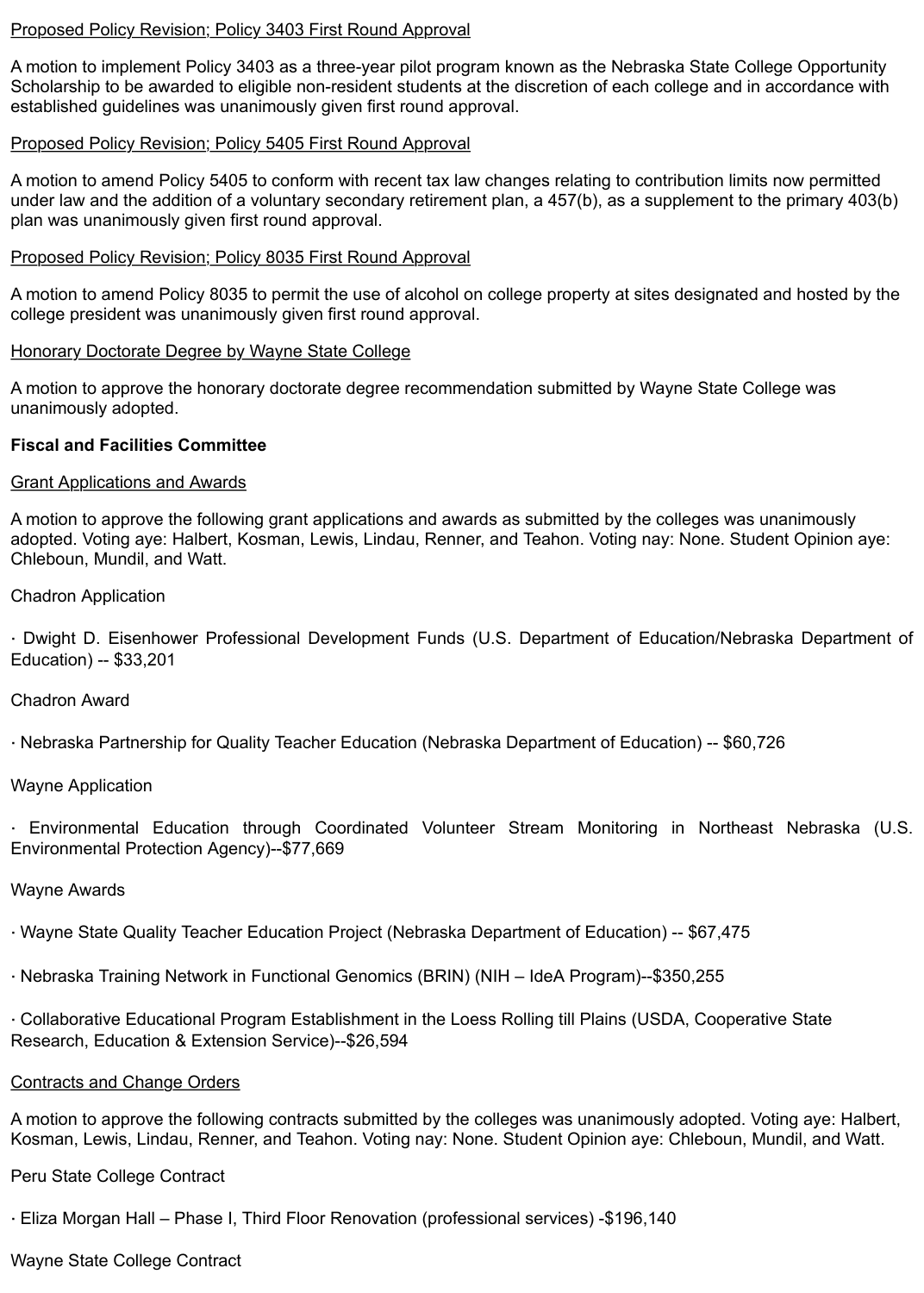· Terrace Hall – (window replacement)-\$152,837 (pending Historical Society approval)

# Purchase of Real Property at 1219 Schreiner Drive

A motion to approve the purchase of real property at 1219 Schreiner Drive in Wayne, Nebraska using contingency maintenance funds at Wayne State College was unanimously adopted. Voting aye: Halbert, Kosman, Lewis, Lindau, Renner, and Teahon. Voting nay: None. Student Opinion aye: Chleboun, Mundil, and Watt.

# Authorize Reallocation of Contingency Maintenance Funds

A motion to authorize the following reallocation of contingency maintenance funds for purchase of real estate at Wayne State College was unanimously adopted. Voting aye: Halbert, Kosman, Lewis, Lindau, Renner, and Teahon. Voting nay: None. Student Opinion aye: Chleboun, Mundil, and Watt.

Resolution 4/8/95 #2 \$ 7,899.00 #6 8,300.00 #11 12,610.71 #12 8,500.00

Resolution 4/4/97 #9 2,540.00 #14 14,850.00

TOTAL \$54,699.71

All of the funds above remain in projects that either have been completed or have been deferred.

It is requested that this funding be transferred to a new resolution as follows:

Resolution 2/12/02 #1 Purchase of Real Estate \$54,699.71

# Revised Program Statement Budget for Neihardt Hall Renovation

A motion to approve the revised program statement budget for the Neihardt Hall renovation at Wayne State College was unanimously adopted. Voting aye: Halbert, Kosman, Lewis, Lindau, Renner, and Teahon. Voting nay: None. Student Opinion aye: Chleboun, Mundil, and Watt.

# Committee to Select Architect for Neihardt Hall and Pile Hall at Wayne State College

A motion to appoint a committee to select an architect for the Neihardt Hall and Pile Hall Renovation was unanimously adopted.

Steve Lewis, Board member--Fiscal and Facilities Committee Chair Sheryl Lindau, Board Member Jean Dale, Associate Executive Director, Administration and Finance, System Office Bruce Donelson, Director, Facilities Management and Planning, System Office Carolyn Murphy, Vice President, Administration and Finance, Wayne State College Mike Hartwell, Director of Physical Plant, Wayne State College Curt Frye, Vice President and Dean of Students, Wayne State College

# Committee to Select Architect for Maintenance Building Addition at Wayne State College

A motion to appoint a committee to select an architect for the Maintenance Building Addition was unanimously adopted.

Steve Lewis, Board member--Fiscal and Facilities Committee Chair Sheryl Lindau, Board Member Jean Dale, Associate Executive Director, Administration and Finance, System Office Bruce Donelson, Director, Facilities Management and Planning, System Office Steve Hotovy, Representative of the State Building Division Carolyn Murphy, Vice President, Administration and Finance, Wayne State College Mike Hartwell, Director of Physical Plant, Wayne State College Ruth Smith, Facilities Technician, Wayne State College

Resolution to Submit Program Statement, Study and Financing Plans for Neihardt, Bowen, Anderson, Berry and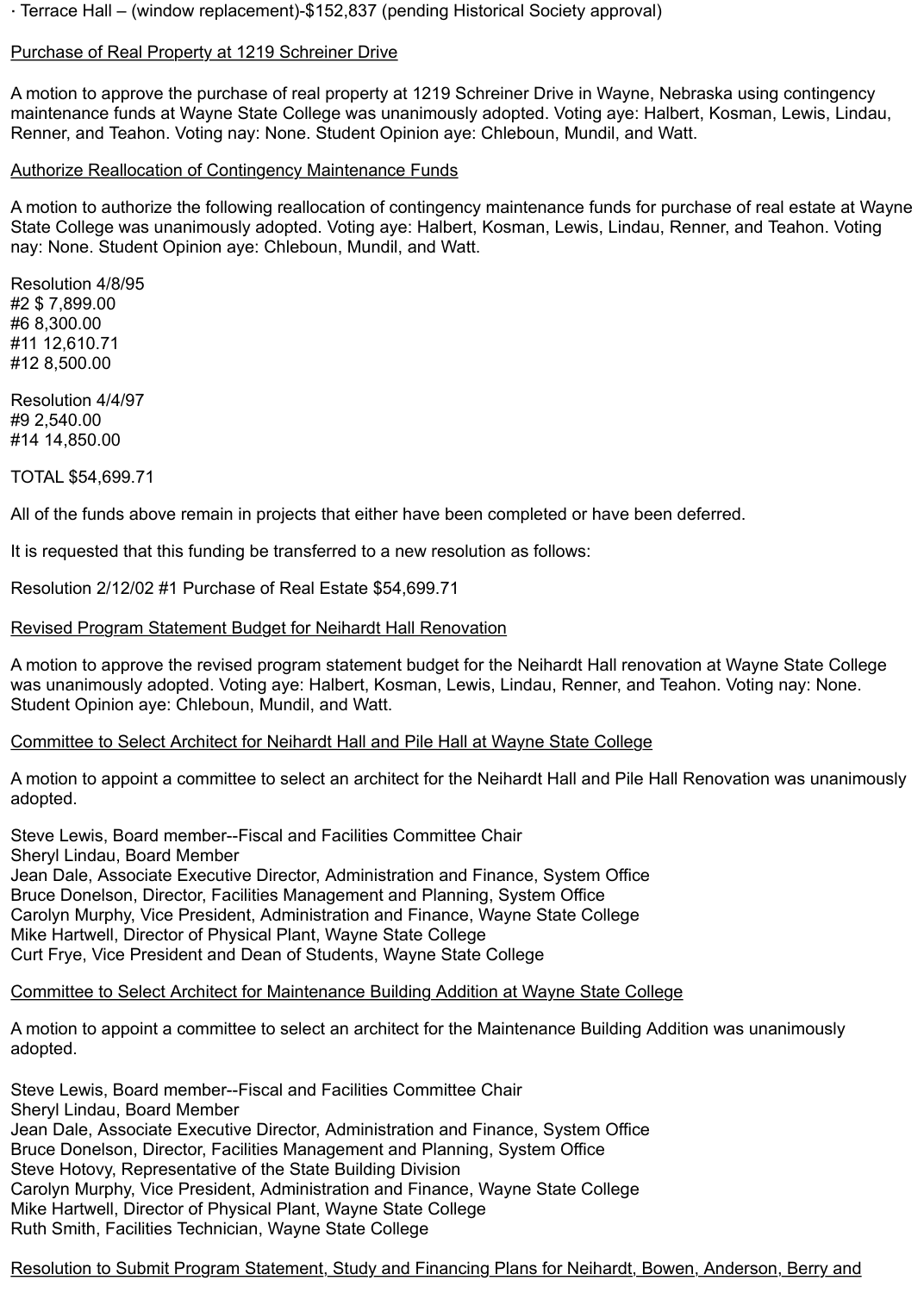#### <u>Morey Halls</u>

A motion to approve a resolution to submit a program statement, a study, and financing plans for the renovation of Neihardt Hall and fire/life safety improvements to Bowen, Anderson, Berry, and Morey Halls at Wayne State College to the Coordinating Commission for Postsecondary Education was adopted. Voting aye: Halbert, Lewis, Lindau, and Renner. Voting nay: None. Student Opinion aye: Chleboun, Mundil, and Watt.

# Budget Request Guidelines

A motion to approve the budget request guidelines for the 2003-04 and 2004-05 biennium was unanimously adopted. The plan was to continue with the 5 x 4 plan where \$5 million dollars would be added each of the next four years to bring the system closer to comparability with peer institutions.

# Board's Capital Construction Priority

A motion to establish the Board's capital construction priority for the 2003-04 and 2004-05 biennium was unanimously adopted.

# Resolution Authorizing Peru State College and Wayne State College to Temporarily Use Revenue Bond Surplus Funds for Architectural Services

A motion to approve a resolution authorizing Peru State College and Wayne State College to temporarily use revenue bond surplus funds for architectural services for the Peru Morgan Hall project and the Wayne Neihardt/Bowen Hall project until bond proceeds are available was unanimously adopted. Voting aye: Halbert, Kosman, Lewis, Lindau, Renner, and Teahon. Voting nay: None. Student Opinion aye: Chleboun, Mundil, and Watt.

# Wayne State College Master Plan Update

A motion to accept the Wayne State College Campus Master Plan 2002 Update was unanimously adopted as presented by Bahr Vermeer Haecker.

# Executive Director Authority to Approve Contract for Renovation/Addition to WSC Energy Plant

A motion to grant the executive director the authority to approve a contract for the renovation/addition to the Wayne State College Energy Plant was unanimously adopted. Voting aye: Halbert, Kosman, Lewis, Lindau, Renner, and Teahon. Voting nay: None. Student Opinion aye: Chleboun, Mundil, and Watt.

# **ITEMS FOR INFORMATION AND DISCUSSION**

#### **Academic and Personnel**

#### Personnel Actions

Personnel actions not requiring Board approval were reported for information. (Copies are attached to the official minutes.)

#### Affirmative Action

Signed affirmations by each President regarding their college's commitment to offering equal employment and educational opportunities, and prohibiting discrimination based on political or religious opinions or affiliations, race, color, age, sex, national origin, marital status or handicap have been placed on file in the System Office.

#### Fall 2001 Enrollment Reports

Board members reviewed the fall 2001 enrollment reports submitted by the colleges. (Copies are attached to the official minutes.)

#### Fall 2001 Graduates Summary Report

Board members reviewed the graduate summary reports submitted by the colleges. (Copies are attached to the official minutes.)

#### Fall 2001 Instructional Load Reports

Board members reviewed the fall 2001 instructional load reports submitted by the colleges. (Copies are attached to the official minutes.)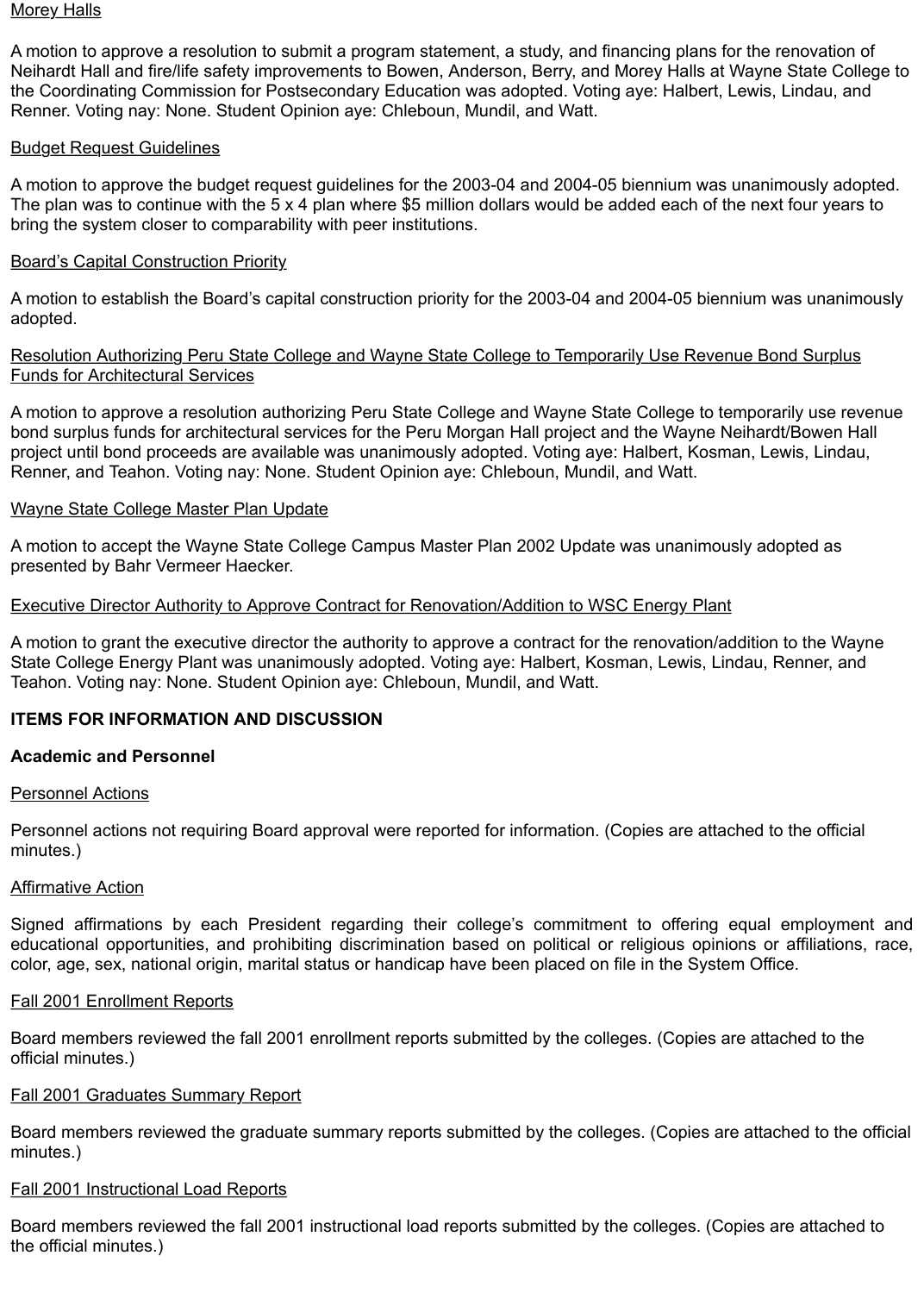#### Five-year Academic Calendar

Board members were informed of the system-wide academic calendars set for 2002-03 through 2006-07.

# Coordinating Commission Approval of Peru State College Criminal Justice Program

Board members discussed the implications of the Coordinating Commission approval of the Peru State College Criminal Justice Program. Restrictions were placed on offering the program in Lincoln and Omaha.

#### Coordinating Commission Proposed Rule 10 Changes

Board members discussed the implications of the proposed Coordinating Commission Rule 10 changes. The major concerns for the Nebraska State Colleges are the new definitions of a branch campus and education center and the requirement for prior approval for centers within a 45-mile radius of a principal campus of another public institution. The Board requested the Executive Director to arrange for CCPE Executive Director, David Powers, to meet with the Board in the near future.

#### Group Life Insurance Changes

Board members discussed the proposed change of permitting employees to voluntarily purchase additional life insurance.

#### Higher Learning Commission Visit to Peru State College

Jerry Martin, Vice President for Academic Affairs at Peru State College, stated the final report from the Higher Learning Commission would be distributed as soon as it was received. He reported the Higher Learning Commission was recommending 10-year re-accreditation with a focus visit scheduled for 2004 to review the relationship between off-campus programs and on-campus programs and student learning assessment on campus.

# **Fiscal and Facilities**

#### Grant Applications and Awards

The following grant applications and awards were presented to the Board for information.

Chadron State College Application

· CSC Child Development Centers (C.A. Story Foundation)--\$2,500

Chadron State College Award

· Storybook Ball (Nebraska Consortium for Service Learning in Higher Education) -- \$365.17

Peru State College Application

· Peru Student Education Association Dr. Seuss Birthday Party (National Education Association – Student Programs)-- \$1,000.00

Wayne State College Applications

· Mathematics & Economics: Connections for Life (National Council on Economic Education)--\$2500

· Initiating a Recycling Program at Wayne State College (National Wildlife Federation Campus Ecology Fellowship Program)--\$1,200

- · Financial Fitness for Life Workshop (National Council on Economic Education)--\$2,000
- · Biological Diversity of Mongolia Aquatic Insects (National Science Foundation)--\$8,163

# Wayne State College Awards

· Advanced Research Methods SSC419 (Corporation for National Service/Nebraska Consortium for Service Learning in Higher Education)--\$2,200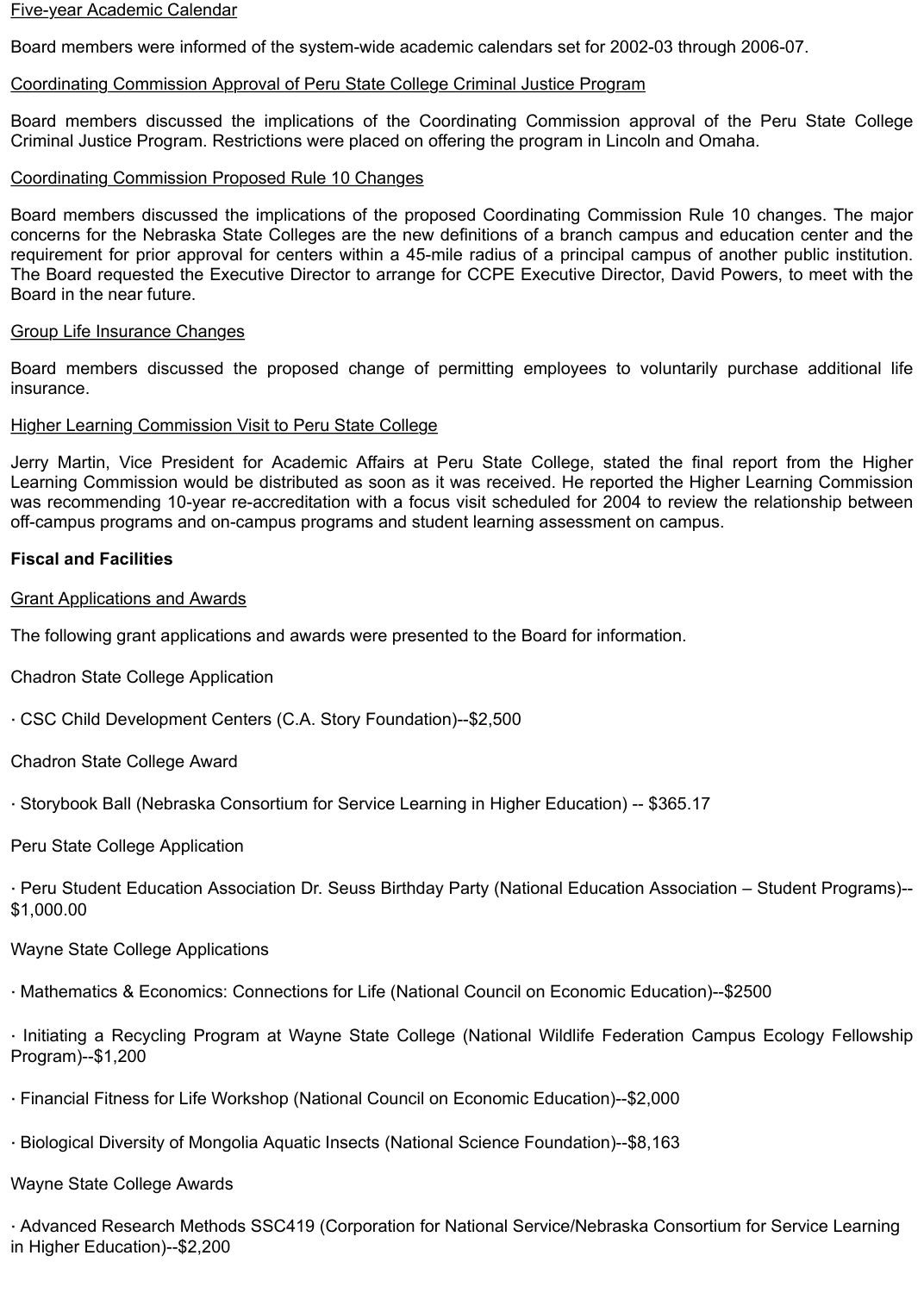· Social Problems SOC 2000 (Corporation for National Service/Nebraska Consortium for Service Learning in Higher Education)--\$2,200

· Catalyst Technology and Teacher Education Grant (Nebraska PT3 Catalyst Project (Title III of Elementary/Secondary Act Program)--\$14,990

· Project Teachers Improving Mathematics Education (TIME) (Eisenhower Professional Development Program)-- \$16,785

· PED 379 Wellness Practicum I (Corporation for National Service/Nebraska Consortium for Service Learning in Higher Education)--\$2,200

· Advanced Topics in Corporate Communication CAN 453/553 (Corporation for National Service/Nebraska Consortium for Service Learning in Higher Education)--\$2,200

· Business Education Methods and Materials EDU 409 (Corporation for National Service/Nebraska Consortium for Service Learning in Higher Education)--\$2,200

· Biology 325: Ecology (Corporation for National Service/Nebraska Consortium for Service Learning in Higher Education)--\$1,500

· Strategic Communications (Corporation for National Service/Nebraska Consortium for Service Learning in Higher Education)--\$1,500

· EDU 409 Social Sciences Content Methods and Materials (Corporation for National Service/Nebraska Consortium for Service Learning in Higher Education)--\$2,200

· Advanced Research Methods (Corporation for National Service/Nebraska Consortium for Service Learning in Higher Education)--\$1,500

· Environmental Concerns BIO 104 (Corporation for National Service/Nebraska Consortium for Service Learning in Higher Education)--\$2,200

· Photojournalism CAN 389 (Corporation for National Service/Nebraska Consortium for Service Learning in Higher Education)--\$1,500

· "Where in the World is Wayne" International Education Week (National Council on Economic Education)--\$1,500

· Teacher to Teacher (Corporation for National Service/Nebraska Consortium for Service Learning in Higher Education)--\$7,280

· Continuing Education and Training Grant (Nebraska Library Commission)--\$3,145

· Research Grade Thermo Chemistry Studies (EPSCoR/Nebraska Academy of Sciences)--\$1,000

Contract and Change Orders

The following contracts and change orders were presented to the Board for information.

Peru State College Contracts

- · Library and Old Gym (asbestos removal) \$48,000
- · Library and Old Gym Renovation (renovate the buildings) \$4,820,000

# Wayne State College Contracts

 $\cdot$  Humanities – 4<sup>th</sup> Floor – (Broadcasting Studios renovation) - \$156,751

· Energy Plant – (professional services and energy plant renovation) - \$467,640 increased from \$329,340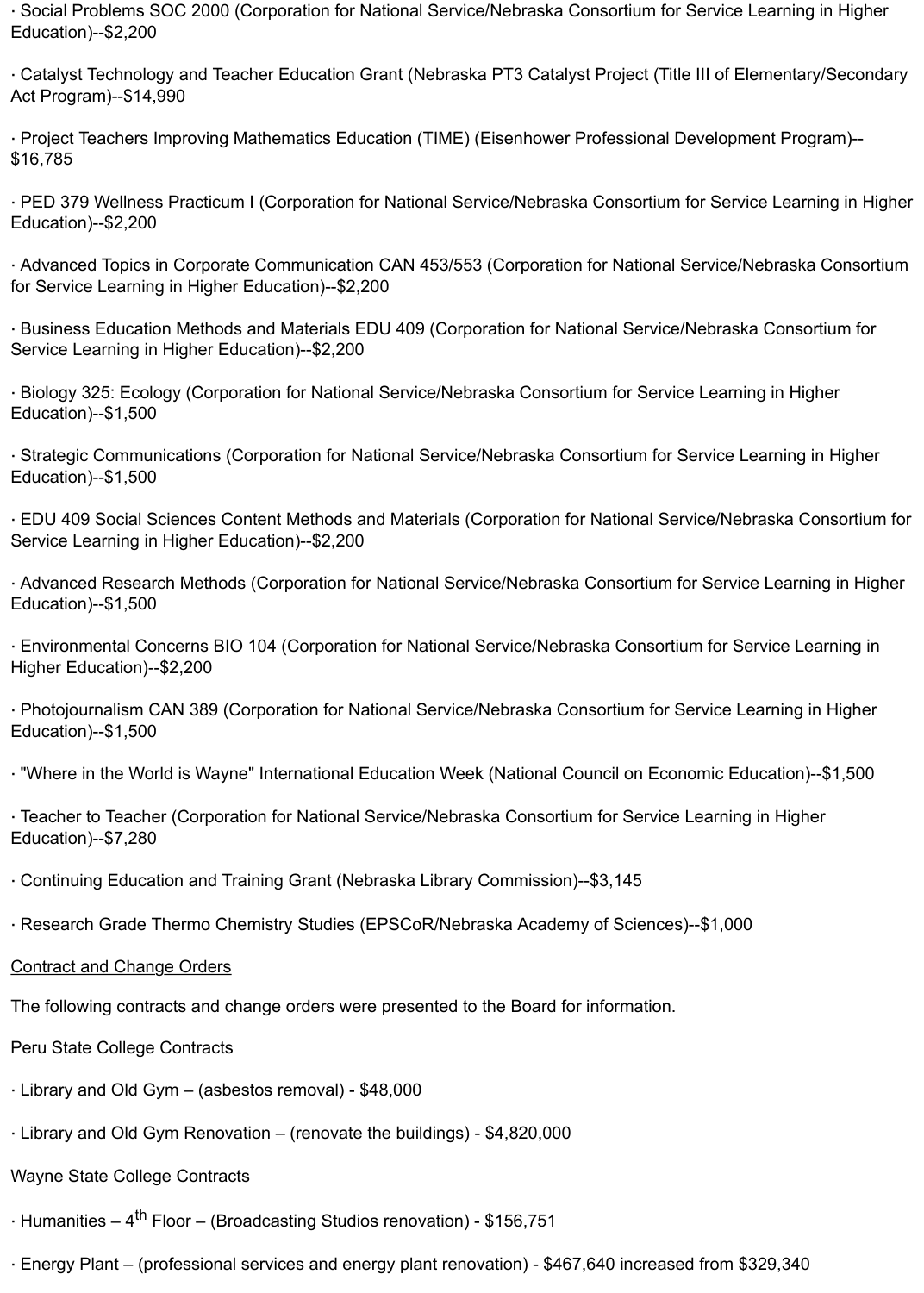- · Energy Plant (purchase of facility) \$824,037.50
- · Neihardt Hall (program statement update) \$10,950 + reimburseables
- Wayne State College Change Orders
- · Ramsey Theatre (#4 additional street repair/replace; electrical changes; power to manhole) \$15,788

# Physical Plant Status Reports

Physical plant status reports from each state college not requiring Board approval were reported for information. (Copies are attached to the official minutes.)

# Capital Construction Progress Reports

The following capital construction progress reports not requiring Board approval were reported for information. (Copies are attached to the official minutes.)

- Chadron State College
- · Maintenance Services Building Construction interim report
- · Memorial Hall Renovation interim report
- · Miller Hall Renovation and Conversion interim report
- · Burkhiser Technology Complex Renovation interim report

# Peru State College

- · Eliza Morgan Hall interim report
- · T.J. Majors Hall initial report
- · Centennial Complex interim report
- · Campus Services Building interim report
- · Hoyt Science Building interim report
- · Library/Old Gym Renovation interim report

# Wayne State College

- · Connell Hall Renovation interim report
- · Studio Arts Building Renovation interim report
- · Ramsey Theatre Renovation/Addition interim report
- · Terrace Hall Renovation interim report

# Contingency Maintenance Progress Reports

Contingency maintenance progress reports from each state college not requiring Board approval were reported for information. (Copies are attached to the official minutes.)

# Operating Expenditure Reports

Operating expenditure reports for the period ending December 31, 2001, were provided for review. (Copies are attached to the official minutes.)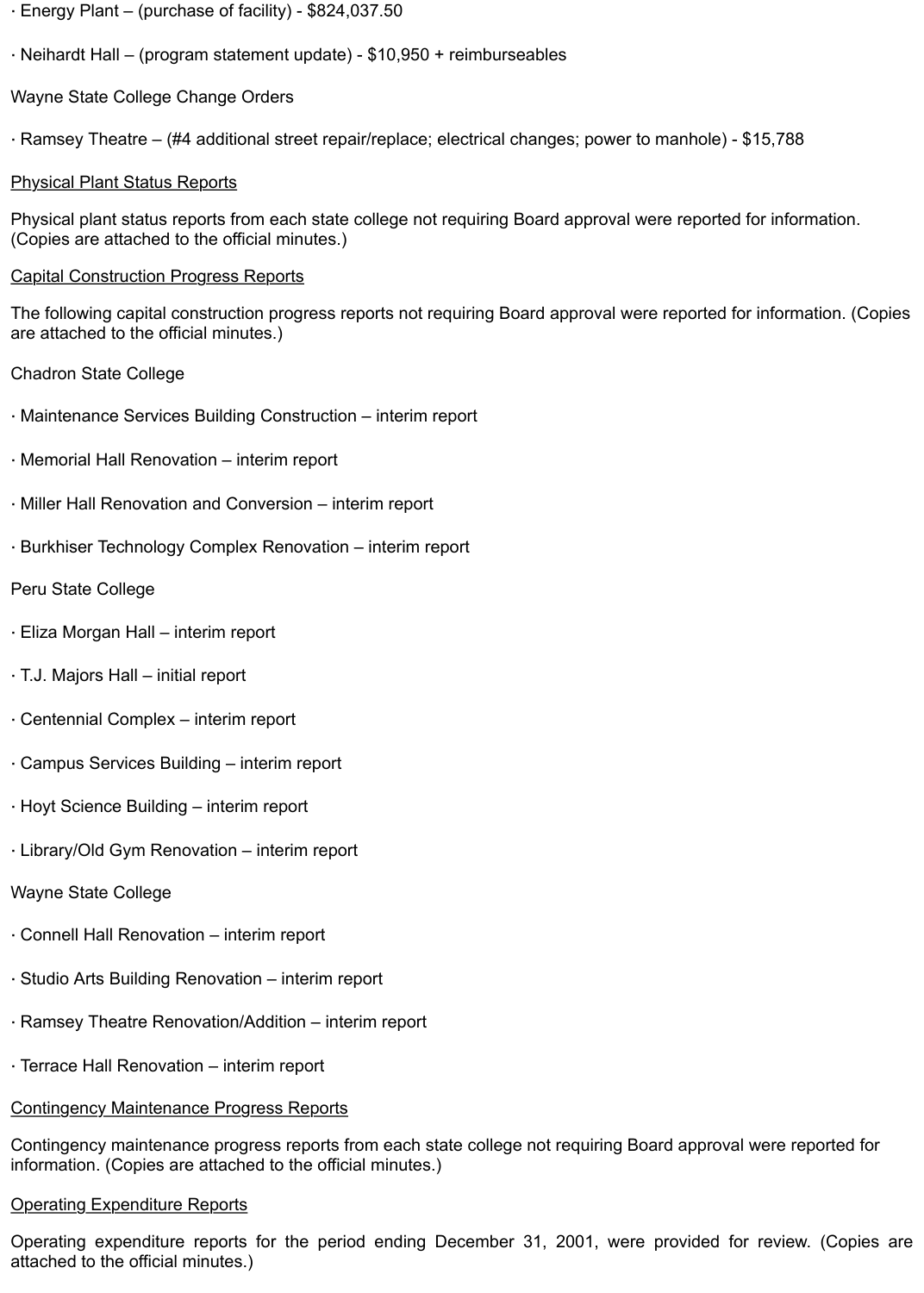#### Financial Reports

Financial reports for the period ending December 31, 2001, were provided for review. (Copies are attached to the official minutes.)

#### LB 309 Progress Reports

LB 309 progress reports from each state college not requiring Board approval were reported for information. (Copies are attached to the official minutes.)

# Revenue Bond Expenditure Reports

Revenue bond expenditure reports for the period ending December 31, 2001, were provided for review. (Copies are attached to the official minutes.)

#### **Occupancy and Income Reports**

The colleges provided Fall 2001 occupancy and income reports. (Copies are attached to the official minutes.)

# Potential Health Insurance Deficit Requests

Preliminary information indicates a possible increase in health insurance premiums of 13%. Additional information will be provided to the Board as it becomes available.

# NIS Project Update

The Department of Administrative Services has contracted to install new financial accounting, purchasing, inventory, budget, and personnel system software for the State. The time frame is very tight. The financial system is scheduled to "go live" June 30, 2002.

#### Potential Tuition Increases

Tuition recommendations will be made after the Nebraska Unicameral takes action on the state's budget shortfall.

# **MISCELLANEOUS INFORMATION ITEMS**

#### Executive Director's Report

Executive Director Carpenter reminded everyone that the Economic Forecasting Board would be meeting February 22. The governor will make his recommendations after that on the next round of budget cuts and the NSC will then respond accordingly. The potential budget shortfall is in the \$150-\$200 million range. All of this will have a serious impact on tuition discussions.

Carpenter reported he had testified before the Appropriations Committee regarding the 14% health insurance rate increase for FY 03.

Executive Director Carpenter discussed four bills before the Legislature that deal with need based student financial aid. One proposed bill is to establish SAP as a public fund only and create a separate fund for career colleges. PEAP (private sector funds) would remain the same. LB 1226 would establish a new structure for distributing need based student financial aid. Another proposed bill would be to keep SAP as a public fund and put the profit/career institutions in with the PEAP funds. For the infusion of any new dollars in the future a formula would drive the dollar amount put into the funds. As of the time of this report, the formula would be 72% public and 28% private. Another proposed bill would put a matching component into the mix, and another proposed bill would eliminate PEAP.

#### Presidents' Reports

Wayne State President Sheila Stearns invited the Board members to a strategic planning session for Wayne State College to be held March 18-19, 2002 at the St. Benedict's Center, Schuyler, Nebraska. She announced Wayne State College had received the 2001 Educators of Distinction Gold Medal Achievement Award from Saludos Hispanos/Saludos.com for its commitment to higher education success for the Hispanic community.

Peru State President Ben Johnson announced the Hoyt Science Building dedication was being planned for April 8-9 and the Library/Old Gym project has started.

Chadron State President Tom Krepel announced that Senator Ben Nelson visited Chadron State and the grand opening for the Mari Sandoz Center was scheduled for September 8-9, 2002. He further noted the costs involved with printing and mailing of required 1098T forms put another strain on budgets. President Krepel distributed brochures